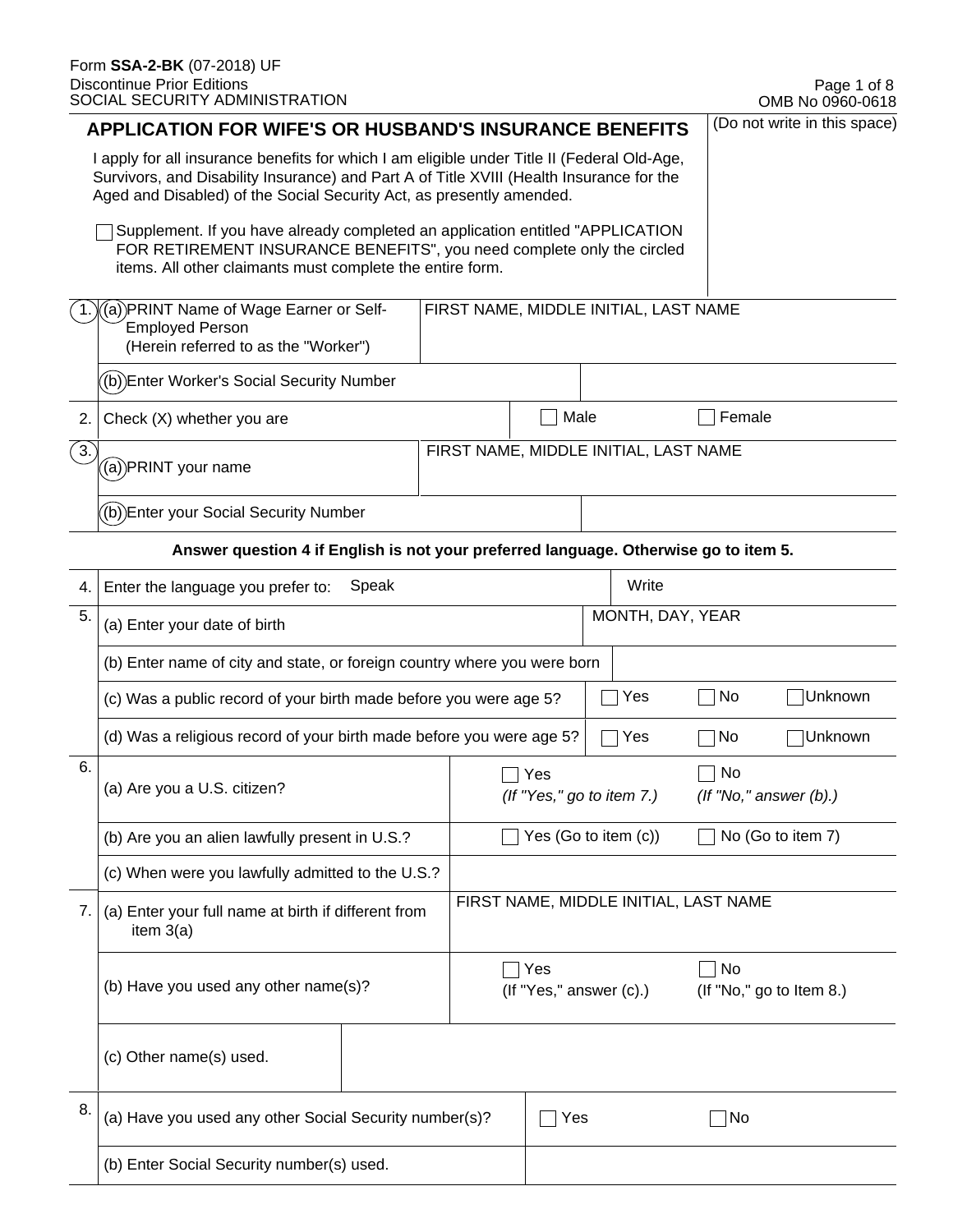#### **DO NOT ANSWER QUESTION 9 IF YOU ARE ONE YEAR PAST FULL RETIREMENT AGE OR OLDER. GO ON TO QUESTION 10.**

| $^{\circ}$ 9. | (a) Are you, or during the past 14 months have you been,<br>unable to work because of illnesses, injuries or conditions?                                                                                                                                                                                                                          | Yes<br>$($ f "Yes," answer $(b)$ .)                                           |                            | No<br>(If "No," go to item 10.)                       |  |
|---------------|---------------------------------------------------------------------------------------------------------------------------------------------------------------------------------------------------------------------------------------------------------------------------------------------------------------------------------------------------|-------------------------------------------------------------------------------|----------------------------|-------------------------------------------------------|--|
|               | (b) If "Yes" when do you believe your condition(s) became<br>severe enough to keep you from working (even if you have<br>never worked)?                                                                                                                                                                                                           | MONTH, DAY, YEAR                                                              |                            |                                                       |  |
| 10.           | (a) Have you (or has someone on your behalf) ever filed an<br>application for Social Security benefits, a period of disability<br>under Social Security, Supplemental Security Income, or<br>hospital or medical insurance under Medicare?                                                                                                        | Yes<br>and $(c)$ .)                                                           |                            | No<br>(If "Yes," answer (b) (If "No," go to item 11.) |  |
|               | (b) Enter name of person(s) on whose Social Security<br>record you filed other application.                                                                                                                                                                                                                                                       | FIRST NAME, MIDDLE INITIAL, LAST NAME                                         |                            |                                                       |  |
|               | (c) Enter Social Security Number(s) of person named in<br>(b). (If unknown, so indicate)                                                                                                                                                                                                                                                          |                                                                               |                            |                                                       |  |
| 11.           | (a) Were you in the active military or naval service (including<br>Reserve or National Guard active duty or active duty for<br>training) after September 7, 1939 and before 1968?                                                                                                                                                                 | Yes<br>(If "Yes," answer (b)<br>and $(c)$ .)                                  |                            | No<br>(If "No," go to item 12.)                       |  |
|               | (b) Enter date(s) of service                                                                                                                                                                                                                                                                                                                      | (MONTH, YEAR)<br>From:                                                        |                            | (MONTH, YEAR)<br>To:                                  |  |
|               | (c) Have you ever been (or will you be) eligible for monthly<br>benefits from a military or civilian Federal agency (Include<br>Veterans Administration benefits only if you waived Military<br>retirement pay)?                                                                                                                                  | Yes                                                                           |                            | No                                                    |  |
| 12.           | Did you, or your spouse, (or prior spouse) work in the railroad<br>industry for 5 years or more?                                                                                                                                                                                                                                                  | Yes                                                                           |                            | No                                                    |  |
| 13.           | (a) Do you have Social Security credits (for example, based on<br>work or residence) under another country's Social Security<br>system?                                                                                                                                                                                                           | Yes<br>$($ f "Yes," answer $(b)$ .)                                           |                            | No<br>(If "No," go to item 14.)                       |  |
|               | (b) List the other country (ies).                                                                                                                                                                                                                                                                                                                 |                                                                               |                            |                                                       |  |
| (14)          | (a)) Are you entitled to, or do you expect to be entitled to a<br>pension or annuity (or a lump sum in place of a pension or<br>annuity) based on your own employment and earnings from<br>the Federal government of the United States, or one of its<br>States or local subdivisions? (Social Security benefits are not<br>government pensions.) | Yes<br>(If "Yes," check which<br>of the items in item (b)<br>applies to you.) |                            | No<br>(If "No," go on to<br><i>item</i> 15.)          |  |
|               | (b) Check one box and provide the date in (c)                                                                                                                                                                                                                                                                                                     |                                                                               | (c) MONTH                  | <b>YEAR</b>                                           |  |
|               | I receive a government pension or annuity.                                                                                                                                                                                                                                                                                                        |                                                                               |                            |                                                       |  |
|               | I received a lump sum in place of a government pension or annuity.                                                                                                                                                                                                                                                                                |                                                                               |                            |                                                       |  |
|               | I applied for and am awaiting a decision on my pension or lump sum.                                                                                                                                                                                                                                                                               |                                                                               | (If the date is not known, |                                                       |  |
|               | I have not applied for but I expect to begin receiving my pension<br>or annuity.                                                                                                                                                                                                                                                                  |                                                                               |                            | enter "Unknown".)                                     |  |
|               |                                                                                                                                                                                                                                                                                                                                                   |                                                                               |                            |                                                       |  |

I agree to promptly notify the Social Security Administration if I become entitled to a pension, an annuity, or a lump sum payment based on my employment not covered by Social Security, or if my pension or annuity amount changes or stops.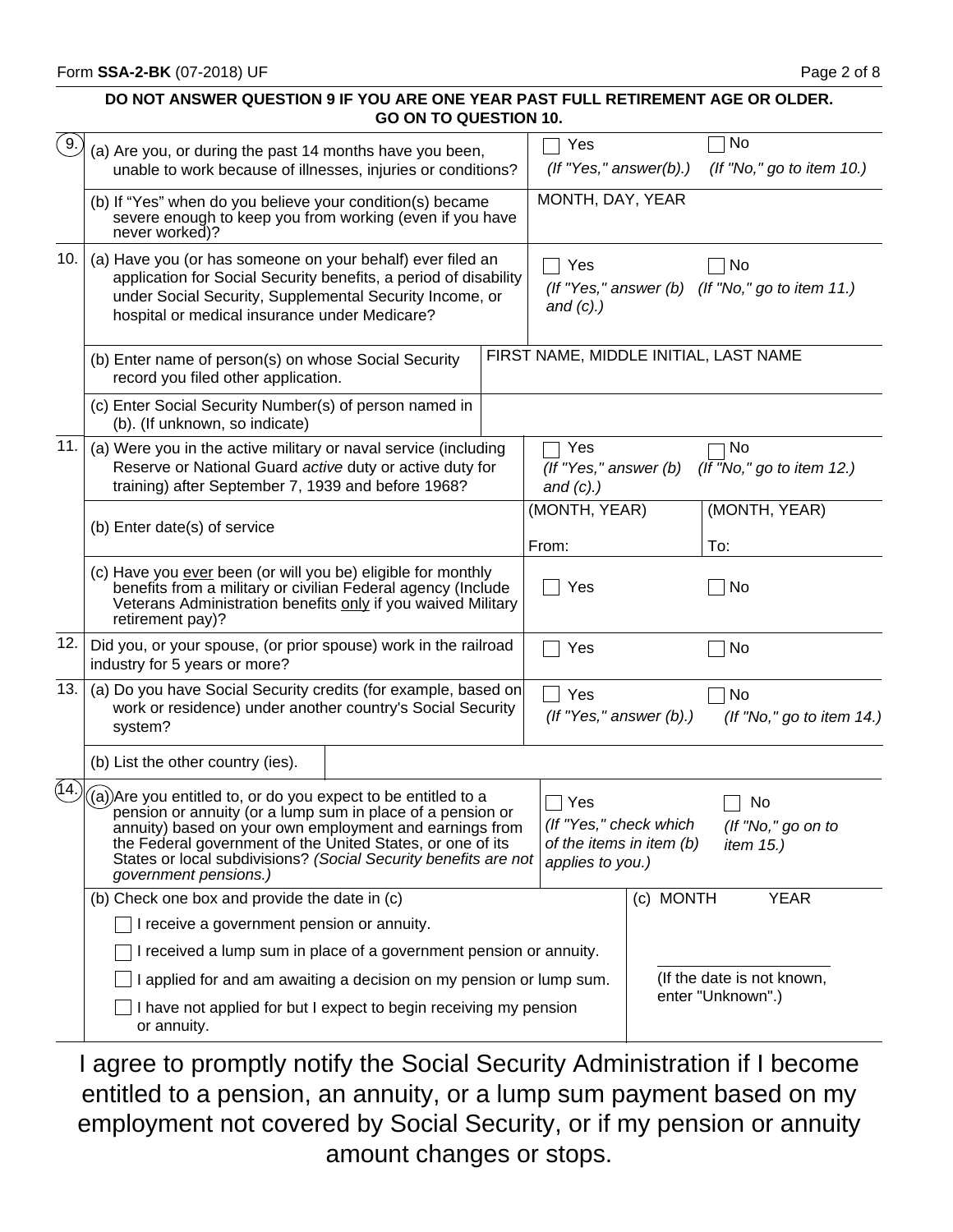#### Form **SSA-2-BK** (07-2018) UF

15. (a) Enter information about your marriage to the worker. If you married the worker more than once, use the 'Remarks' space to enter the additional marriage information. Go to item 15(b) if you are filing as a divorced spouse; otherwise, go to item  $15(c)$ 

| $\frac{1}{2}$                                                                                                                                                                                                                                                                                                |                                 |                                                                                                                                                                                                                                |
|--------------------------------------------------------------------------------------------------------------------------------------------------------------------------------------------------------------------------------------------------------------------------------------------------------------|---------------------------------|--------------------------------------------------------------------------------------------------------------------------------------------------------------------------------------------------------------------------------|
| Spouse's name (including maiden name)                                                                                                                                                                                                                                                                        | When (Month, day, year)         | Where (Name of City and State)                                                                                                                                                                                                 |
| How marriage ended (If still in effect,<br>write "Not Ended.")                                                                                                                                                                                                                                               | When (Month, day, year)         | Where (Name of City and State)                                                                                                                                                                                                 |
| Marriage performed by:<br>Clergyman or public official<br>Other (Explain in "Remarks")                                                                                                                                                                                                                       | Spouse's date of birth (or age) | If spouse deceased, give date of death                                                                                                                                                                                         |
| Spouse's Social Security Number (If none or unknown, so indicate)                                                                                                                                                                                                                                            |                                 |                                                                                                                                                                                                                                |
| None" Go on to item 15(c) if you had other marriages.                                                                                                                                                                                                                                                        |                                 | (b) If you remarried after the divorce from the worker, enter the marriage information. If you did not remarry, write                                                                                                          |
| Spouse's name (including maiden name)                                                                                                                                                                                                                                                                        | When (Month, day, year)         | Where (Name of City and State)                                                                                                                                                                                                 |
| How marriage ended                                                                                                                                                                                                                                                                                           | When (Month, day, year)         | Where (Name of City and State)                                                                                                                                                                                                 |
| Marriage performed by:<br>Clergyman or public official<br>Other (Explain in "Remarks")                                                                                                                                                                                                                       | Spouse's date of birth (or age) | If spouse deceased, give date of death                                                                                                                                                                                         |
| Spouse's Social Security Number (If none or unknown, so indicate)                                                                                                                                                                                                                                            |                                 |                                                                                                                                                                                                                                |
| (c) Enter information about any marriage if you:<br>. Had a marriage that lasted at least 10 years; or<br>. Had a marriage that ended due to the death of your spouse, regardless of duration; or<br>marriage information. Do not repeat any marriages listed in item 16(a) or 16(b). If none, write "None". |                                 | • Were divorced, remarried the same individual within the year immediately following the year of the divorce, and<br>the combined period of marriage totaled 10 years or more. Use the "Remarks" space to enter the additional |
| To whom married                                                                                                                                                                                                                                                                                              | When (Month, day, year)         | Where (Name of City and State)                                                                                                                                                                                                 |
| How marriage ended                                                                                                                                                                                                                                                                                           | When (Month, day, year)         | Where (Name of City and State)                                                                                                                                                                                                 |
| Marriage performed by:<br>Clergyman or public official<br>Other (Explain in "Remarks")                                                                                                                                                                                                                       | Spouse's date of birth (or age) | If spouse deceased, give date of death                                                                                                                                                                                         |
| Spouse's Social Security number (If none or unknown, so indicate)                                                                                                                                                                                                                                            |                                 |                                                                                                                                                                                                                                |

#### **(Use "Remarks" space on page 5 for information about any other marriages.)**

**If you are now under full retirement age or less than one year past full retirement age, answer question 16. If you are more than one year past full retirement age, go to question 17.**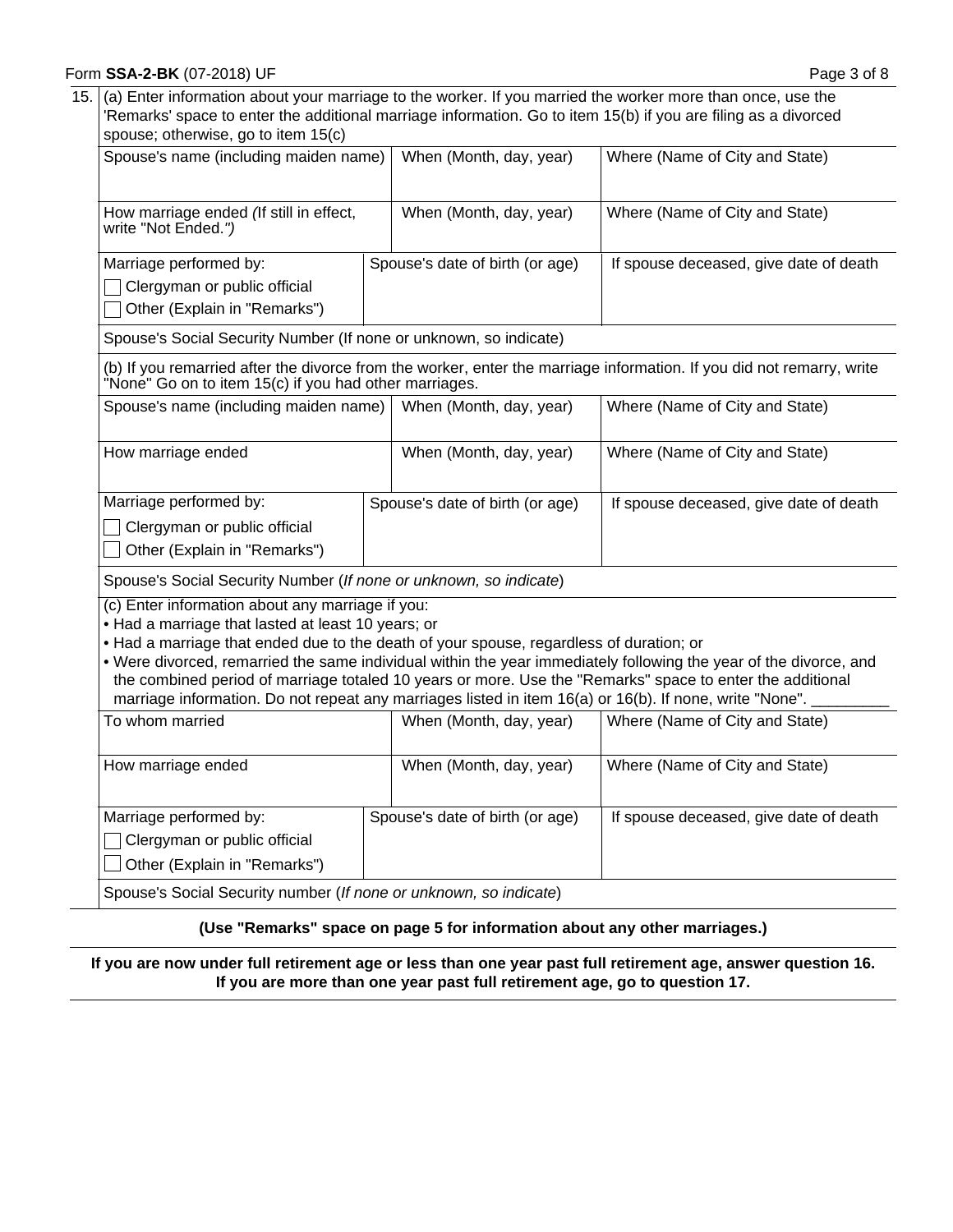|     | Form SSA-2-BK (07-2018) UF                                                                                                                                                                                                                                                                                           |       |                                                   |      |                                                                 | Page 4 of 8 |  |  |
|-----|----------------------------------------------------------------------------------------------------------------------------------------------------------------------------------------------------------------------------------------------------------------------------------------------------------------------|-------|---------------------------------------------------|------|-----------------------------------------------------------------|-------------|--|--|
| 16. | Has an unmarried child of the worker (including adopted child, or stepchild) or a<br>dependent grandchild of the worker (including stepgrandchild) who is under 16 or<br>disabled lived with you during any of the last 13 months (counting the present month)?<br>(If "Yes, "enter the information requested below) |       |                                                   | Yes  | No                                                              |             |  |  |
|     | Name of child                                                                                                                                                                                                                                                                                                        |       | Months child lived with you (if all, write "All") |      |                                                                 |             |  |  |
|     |                                                                                                                                                                                                                                                                                                                      |       |                                                   |      |                                                                 |             |  |  |
|     |                                                                                                                                                                                                                                                                                                                      |       |                                                   |      |                                                                 |             |  |  |
| 17. | Enter below the names and addresses of all the persons, companies, or government agencies for whom you have<br>worked this year, last year, and the year before last. IF NONE, WRITE "NONE" BELOW AND GO ON TO THE<br><b>INSTRUCTIONS FOR ITEM 21.</b>                                                               |       |                                                   |      |                                                                 |             |  |  |
|     | NAME AND ADDRESS OF EMPLOYER<br>(If you had more than one employer, please list them<br>in order beginning with your last (most recent) employer).                                                                                                                                                                   |       | Work Began                                        |      | <b>Work Ended</b><br>(If still working,<br>Show "Not<br>Ended") |             |  |  |
|     |                                                                                                                                                                                                                                                                                                                      |       | Month                                             | Year | Month                                                           | Year        |  |  |
|     |                                                                                                                                                                                                                                                                                                                      |       |                                                   |      |                                                                 |             |  |  |
|     | (If you need more space, use "Remarks")                                                                                                                                                                                                                                                                              |       |                                                   |      |                                                                 |             |  |  |
| 18. | \$<br>(a) How much were your total earnings last year?                                                                                                                                                                                                                                                               |       |                                                   |      |                                                                 |             |  |  |
|     | (b) Place an "X" in each block for EACH MONTH of last year in which you<br>in wages, and did not perform<br>did not earn more than *\$                                                                                                                                                                               |       | <b>NONE</b>                                       |      | <b>ALL</b>                                                      |             |  |  |
|     | substantial services inself-employment. These months are exempt months.<br>If no months were exempt months, place an "X" in "NONE". If all months<br>were exempt months, place an "X" in "ALL".                                                                                                                      | Jan.  | Feb.                                              | Mar. | Apr.                                                            |             |  |  |
|     | *Enter the appropriate monthly limit after reading the instructions,                                                                                                                                                                                                                                                 | May   | Jun.                                              | Jul. | Aug.                                                            |             |  |  |
|     | "How Work Affects Your Benefits".                                                                                                                                                                                                                                                                                    |       | Sept.                                             | Oct. | Nov.                                                            | Dec.        |  |  |
| 19. | (a) How much do you expect your total earnings to be this year?                                                                                                                                                                                                                                                      |       | \$                                                |      |                                                                 |             |  |  |
|     | (b) Place an "X" in each block for EACH MONTH of this year in which you<br>did not or will not earn more than *\$<br>in wages, and did not or will                                                                                                                                                                   |       | <b>NONE</b>                                       |      | <b>ALL</b>                                                      |             |  |  |
|     | not perform substantial services in self-employment. These months are<br>exempt months. If no months are or will be exempt months, place an "X" in                                                                                                                                                                   | Jan.  | Feb.                                              | Mar. | Apr.                                                            |             |  |  |
|     | "NONE". If all months are or will be exempt months, place an "X" in "ALL".                                                                                                                                                                                                                                           | May   | Jun.                                              | Jul. | Aug.                                                            |             |  |  |
|     | *Enter the appropriate monthly limit after reading the instructions,<br>"How Work Affects Your Benefits".                                                                                                                                                                                                            | Sept. | Oct.                                              | Nov. | Dec.                                                            |             |  |  |
|     | Answer this item ONLY if you are now in the last 4 months of your taxable year (Sept., Oct., Nov., and Dec., if<br>your taxable year is a calendar year).                                                                                                                                                            |       |                                                   |      |                                                                 |             |  |  |
| 20. | (a) How much do you expect to earn next year?                                                                                                                                                                                                                                                                        |       | \$                                                |      |                                                                 |             |  |  |
|     | (b) Place an "X" in each block for EACH MONTH of next year in which you<br>do not expect to earn more than *\$<br>in wages, and do not expect                                                                                                                                                                        |       | <b>NONE</b>                                       |      | <b>ALL</b>                                                      |             |  |  |
|     | to perform substantial services in self-employment. These months will be<br>exempt months. If no months are expected to be exempt months, place an<br>"X" in "NONE". If all months are expected to be exempt months, place an                                                                                        | Jan.  | Feb.                                              | Mar. | Apr.                                                            |             |  |  |
|     | "X" in "ALL".                                                                                                                                                                                                                                                                                                        |       | May                                               | Jun. | Jul.                                                            | Aug.        |  |  |
|     | *Enter the appropriate monthly limit after reading the instructions,<br>"How Work Affects Your Benefits".                                                                                                                                                                                                            | Sept. | Oct.                                              | Nov. | Dec.                                                            |             |  |  |

If you use a fiscal year, that is, a taxable year that does not end December 31 (with income tax return due April 15), enter here the month your fiscal year ends.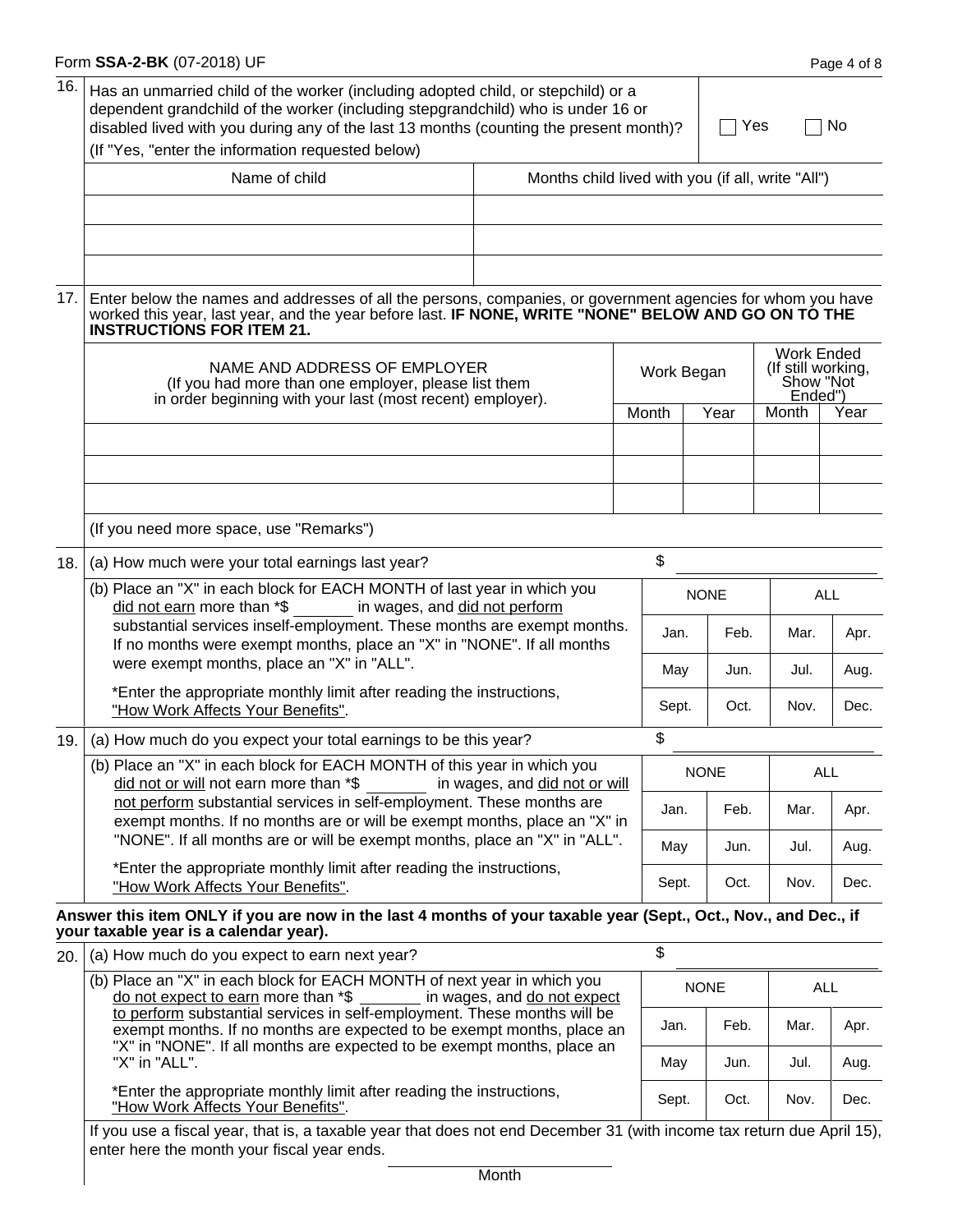$\Box$ 

 $\vert \ \ \vert$ 

# **If you are now under full retirement age and do not have an entitled child in your care, answer item 21. If you are full retirement age or older or you have an entitled child in your care, go to item 22.**

#### **PLEASE READ CAREFULLY THE INFORMATION ON THE BOTTOM OF PAGE 8 AND ANSWER ONE OF THE FOLLOWING ITEMS.**

| 21. (a) I want benefits beginning with the earliest possible month and will accept an age related reduction. |
|--------------------------------------------------------------------------------------------------------------|
| (b) I am full retirement age (or will be within 12 months) and want benefits beginning with the earliest     |
| possible month providing there is no permanent reduction in my ongoing monthly benefits.                     |

 $\vert$  (c) I want benefits beginning with

### **MEDICARE INFORMATION**

If this claim is approved and you are still entitled to benefits at age 65, or you are within 3 months of age 65 or older you could automatically receive Medicare Part A (Hospital Insurance) and Medicare Part B (Medical Insurance) coverage at age 65. If you live in Puerto Rico or a foreign country, you are not eligible for automatic enrollment in Medicare Part B, and you will need to contact Social Security to request enrollment.

#### **COMPLETE ITEM 22 ONLY IF YOU ARE WITHIN 3 MONTHS OF AGE 65 OR OLDER**

Medicare Part B (Medical Insurance) helps cover doctor's services and outpatient care. It also covers some other services that Medicare Part A does not cover, such as some of the services of physical and occupational therapists and some home health care. If you enroll in Medicare Part B, you will have to pay a monthly premium. The amount of your premium will be determined when your coverage begins. In some cases, your premium may be higher based on information about your income we receive from the Internal Revenue Service. Your premiums will be deducted from any monthly Social Security, Railroad Retirement, or Office of Personnel Management benefits you receive. If you do not receive any of these benefits, you will get a letter explaining how to pay your premiums. You will also get a letter if there is any change in the amount of your premium.

#### **Late Enrollment Penalty**

If you do not sign up for Part B when you are first eligible, you may have to pay a late enrollment penalty for as long as you have Part B. Your monthly premium for Part B may go up 10% for each full 12-month period that you could have had Part B, but did not sign up for it. Also, you may have to wait until the General Enrollment Period (January 1 to March 31) to enroll in Part B, and coverage will start July 1 of that year.

You can also enroll in a Medicare prescription drug plan (Part D). To learn more about the Medicare prescription drug plans and when you can enroll, visit <www.medicare.gov> or call 1-800-MEDICARE (1-800-633-4227; TTY 1-877-486-2048). Medicare can also tell you about agencies in your area that can help you choose your prescription drug coverage. The amount of your premium varies based on the prescription drug plan provider. The amount you pay for Part D coverage may be higher than the listed plan premium, based on information about your income we receive from the Internal Revenue Service.

If you have limited income and resources, we encourage you to apply for the Extra Help that is available to assist you with Medicare prescription drug costs. The Extra Help can pay the monthly premiums, annual deductibles, and prescription co-payments. To learn more or apply, please visit <www.socialsecurity.gov>, call 1-800-772-1213 (TTY 1-800-325-0778) or visit the nearest Social Security office.

| 22. Do you want to enroll in Medicare Part B (Medical Insurance)?                                                              | . TYes       | ∣No |  |
|--------------------------------------------------------------------------------------------------------------------------------|--------------|-----|--|
| 23. If you are within 2 months of age 65 or older, blind or disabled,<br>do you want to file for Supplemental Security Income? | $\sqcap$ Yes | ∣No |  |

#### **REMARKS** *(You may use this space for any explanations. If you need more space, attach a separate sheet.)*

\_\_\_\_\_\_\_\_\_\_\_\_\_\_\_\_\_\_\_\_\_\_\_\_\_\_\_\_\_\_\_\_\_\_\_\_\_\_\_\_\_\_\_\_\_\_\_\_\_\_\_\_\_\_\_\_\_\_\_\_\_\_\_\_\_\_\_\_\_\_\_\_\_\_\_\_\_\_\_\_\_\_\_\_\_\_\_\_\_\_\_\_\_\_ \_\_\_\_\_\_\_\_\_\_\_\_\_\_\_\_\_\_\_\_\_\_\_\_\_\_\_\_\_\_\_\_\_\_\_\_\_\_\_\_\_\_\_\_\_\_\_\_\_\_\_\_\_\_\_\_\_\_\_\_\_\_\_\_\_\_\_\_\_\_\_\_\_\_\_\_\_\_\_\_\_\_\_\_\_\_\_\_\_\_\_\_\_\_ \_\_\_\_\_\_\_\_\_\_\_\_\_\_\_\_\_\_\_\_\_\_\_\_\_\_\_\_\_\_\_\_\_\_\_\_\_\_\_\_\_\_\_\_\_\_\_\_\_\_\_\_\_\_\_\_\_\_\_\_\_\_\_\_\_\_\_\_\_\_\_\_\_\_\_\_\_\_\_\_\_\_\_\_\_\_\_\_\_\_\_\_\_\_ \_\_\_\_\_\_\_\_\_\_\_\_\_\_\_\_\_\_\_\_\_\_\_\_\_\_\_\_\_\_\_\_\_\_\_\_\_\_\_\_\_\_\_\_\_\_\_\_\_\_\_\_\_\_\_\_\_\_\_\_\_\_\_\_\_\_\_\_\_\_\_\_\_\_\_\_\_\_\_\_\_\_\_\_\_\_\_\_\_\_\_\_\_\_ \_\_\_\_\_\_\_\_\_\_\_\_\_\_\_\_\_\_\_\_\_\_\_\_\_\_\_\_\_\_\_\_\_\_\_\_\_\_\_\_\_\_\_\_\_\_\_\_\_\_\_\_\_\_\_\_\_\_\_\_\_\_\_\_\_\_\_\_\_\_\_\_\_\_\_\_\_\_\_\_\_\_\_\_\_\_\_\_\_\_\_\_\_\_ \_\_\_\_\_\_\_\_\_\_\_\_\_\_\_\_\_\_\_\_\_\_\_\_\_\_\_\_\_\_\_\_\_\_\_\_\_\_\_\_\_\_\_\_\_\_\_\_\_\_\_\_\_\_\_\_\_\_\_\_\_\_\_\_\_\_\_\_\_\_\_\_\_\_\_\_\_\_\_\_\_\_\_\_\_\_\_\_\_\_\_\_\_\_ \_\_\_\_\_\_\_\_\_\_\_\_\_\_\_\_\_\_\_\_\_\_\_\_\_\_\_\_\_\_\_\_\_\_\_\_\_\_\_\_\_\_\_\_\_\_\_\_\_\_\_\_\_\_\_\_\_\_\_\_\_\_\_\_\_\_\_\_\_\_\_\_\_\_\_\_\_\_\_\_\_\_\_\_\_\_\_\_\_\_\_\_\_\_ \_\_\_\_\_\_\_\_\_\_\_\_\_\_\_\_\_\_\_\_\_\_\_\_\_\_\_\_\_\_\_\_\_\_\_\_\_\_\_\_\_\_\_\_\_\_\_\_\_\_\_\_\_\_\_\_\_\_\_\_\_\_\_\_\_\_\_\_\_\_\_\_\_\_\_\_\_\_\_\_\_\_\_\_\_\_\_\_\_\_\_\_\_\_ \_\_\_\_\_\_\_\_\_\_\_\_\_\_\_\_\_\_\_\_\_\_\_\_\_\_\_\_\_\_\_\_\_\_\_\_\_\_\_\_\_\_\_\_\_\_\_\_\_\_\_\_\_\_\_\_\_\_\_\_\_\_\_\_\_\_\_\_\_\_\_\_\_\_\_\_\_\_\_\_\_\_\_\_\_\_\_\_\_\_\_\_\_\_ \_\_\_\_\_\_\_\_\_\_\_\_\_\_\_\_\_\_\_\_\_\_\_\_\_\_\_\_\_\_\_\_\_\_\_\_\_\_\_\_\_\_\_\_\_\_\_\_\_\_\_\_\_\_\_\_\_\_\_\_\_\_\_\_\_\_\_\_\_\_\_\_\_\_\_\_\_\_\_\_\_\_\_\_\_\_\_\_\_\_\_\_\_\_ \_\_\_\_\_\_\_\_\_\_\_\_\_\_\_\_\_\_\_\_\_\_\_\_\_\_\_\_\_\_\_\_\_\_\_\_\_\_\_\_\_\_\_\_\_\_\_\_\_\_\_\_\_\_\_\_\_\_\_\_\_\_\_\_\_\_\_\_\_\_\_\_\_\_\_\_\_\_\_\_\_\_\_\_\_\_\_\_\_\_\_\_\_\_

\_\_\_\_\_\_\_\_\_\_\_\_\_\_\_\_\_\_\_\_\_\_\_\_\_\_\_\_\_\_\_\_\_\_\_\_\_\_\_\_\_\_\_\_\_\_\_\_\_\_\_\_\_\_\_\_\_\_\_\_\_\_\_\_\_\_\_\_\_\_\_\_\_\_\_\_\_\_\_\_\_\_\_\_\_\_\_\_\_\_\_\_\_\_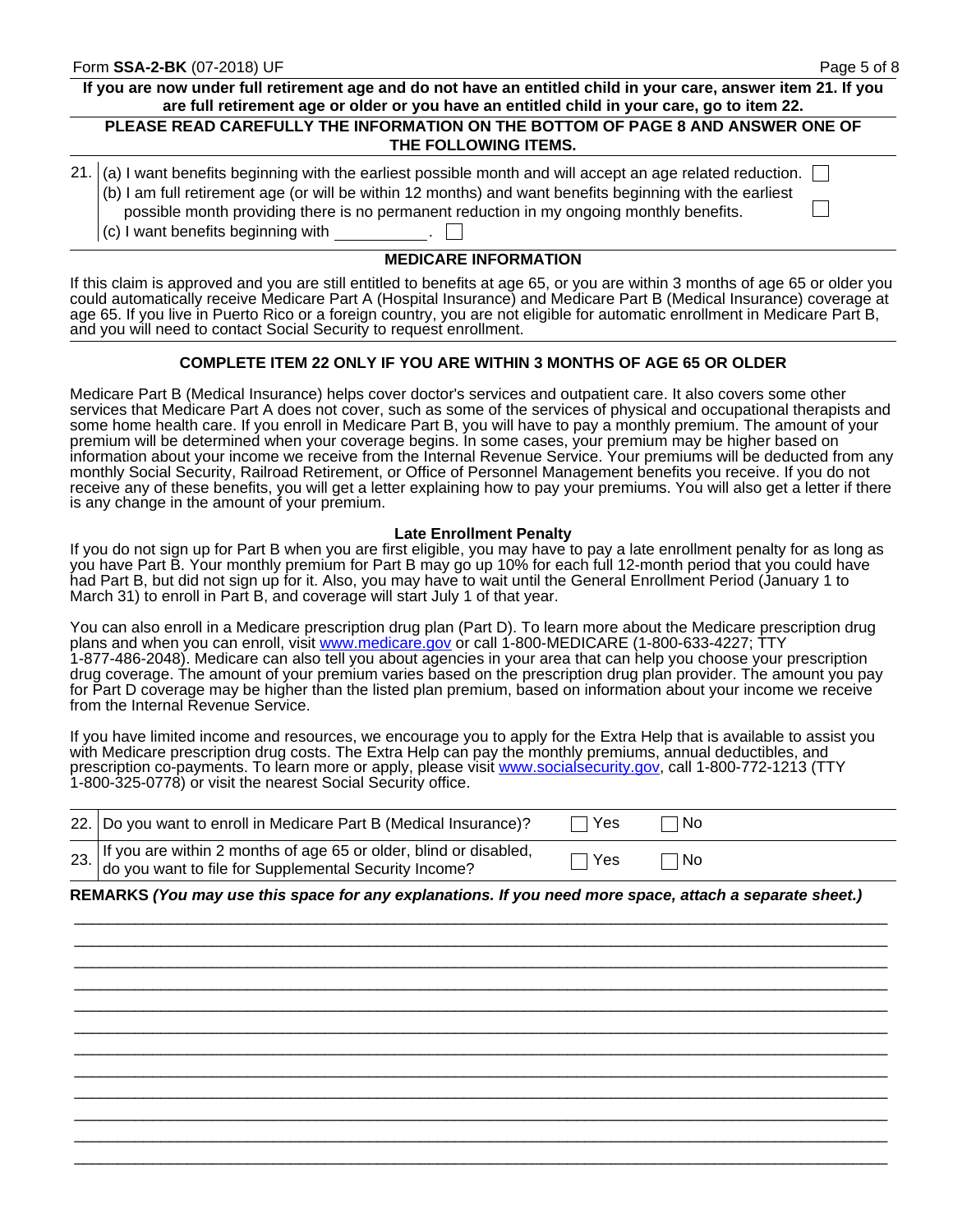#### **REMARKS** *(con't.)*

\_\_\_\_\_\_\_\_\_\_\_\_\_\_\_\_\_\_\_\_\_\_\_\_\_\_\_\_\_\_\_\_\_\_\_\_\_\_\_\_\_\_\_\_\_\_\_\_\_\_\_\_\_\_\_\_\_\_\_\_\_\_\_\_\_\_\_\_\_\_\_\_\_\_\_\_\_\_\_\_\_\_\_\_\_\_\_\_\_\_\_\_\_\_ \_\_\_\_\_\_\_\_\_\_\_\_\_\_\_\_\_\_\_\_\_\_\_\_\_\_\_\_\_\_\_\_\_\_\_\_\_\_\_\_\_\_\_\_\_\_\_\_\_\_\_\_\_\_\_\_\_\_\_\_\_\_\_\_\_\_\_\_\_\_\_\_\_\_\_\_\_\_\_\_\_\_\_\_\_\_\_\_\_\_\_\_\_\_

**accompanying statements or forms, and it is true and correct to the best of my knowledge. I understand that anyone who knowingly gives a false or misleading statement about a material fact in this information, or causes someone else to do so, commits a crime and may be sent to prison, or face other penalties, or both.**

|                                                                  | SIGNATURE OF APPLICANT                                                 |                     | Date (Month, day, year)                                          |
|------------------------------------------------------------------|------------------------------------------------------------------------|---------------------|------------------------------------------------------------------|
| SIGNATURE (First Name, Middle Initial, Last Name) (Write in ink) | Telephone number(s) at which<br>you may be contacted during<br>the day |                     |                                                                  |
|                                                                  | Direct Deposit Payment Information (Financial Institution)             |                     |                                                                  |
| <b>Routing Transit Number</b>                                    | <b>Account Number</b>                                                  | Checking<br>Savings | <b>Enroll in Direct Express</b><br><b>Direct Deposit Refused</b> |
| .<br>$\sqrt{2}$                                                  |                                                                        |                     |                                                                  |

Applicant's Mailing Address *(Number and street, Apt No., P.O. Box, or Rural Route) (Enter Residence Address in "Remarks," if different.)*

| City and State                                                                                                                                                                                                                                              | ZIP Code                | County (if any) in which you now live                 |
|-------------------------------------------------------------------------------------------------------------------------------------------------------------------------------------------------------------------------------------------------------------|-------------------------|-------------------------------------------------------|
| Witnesses are required ONLY if this application has been signed by mark (X) above. If signed by mark (X), two<br>witnesses who know the applicant must sign below, giving their full addresses. Also, print the applicant's name in the<br>Signature block. |                         |                                                       |
| 1. Signature of Witness                                                                                                                                                                                                                                     | 2. Signature of Witness |                                                       |
| Address (Number and Street, City, State and ZIP Code)                                                                                                                                                                                                       |                         | Address (Number and Street, City, State and ZIP Code) |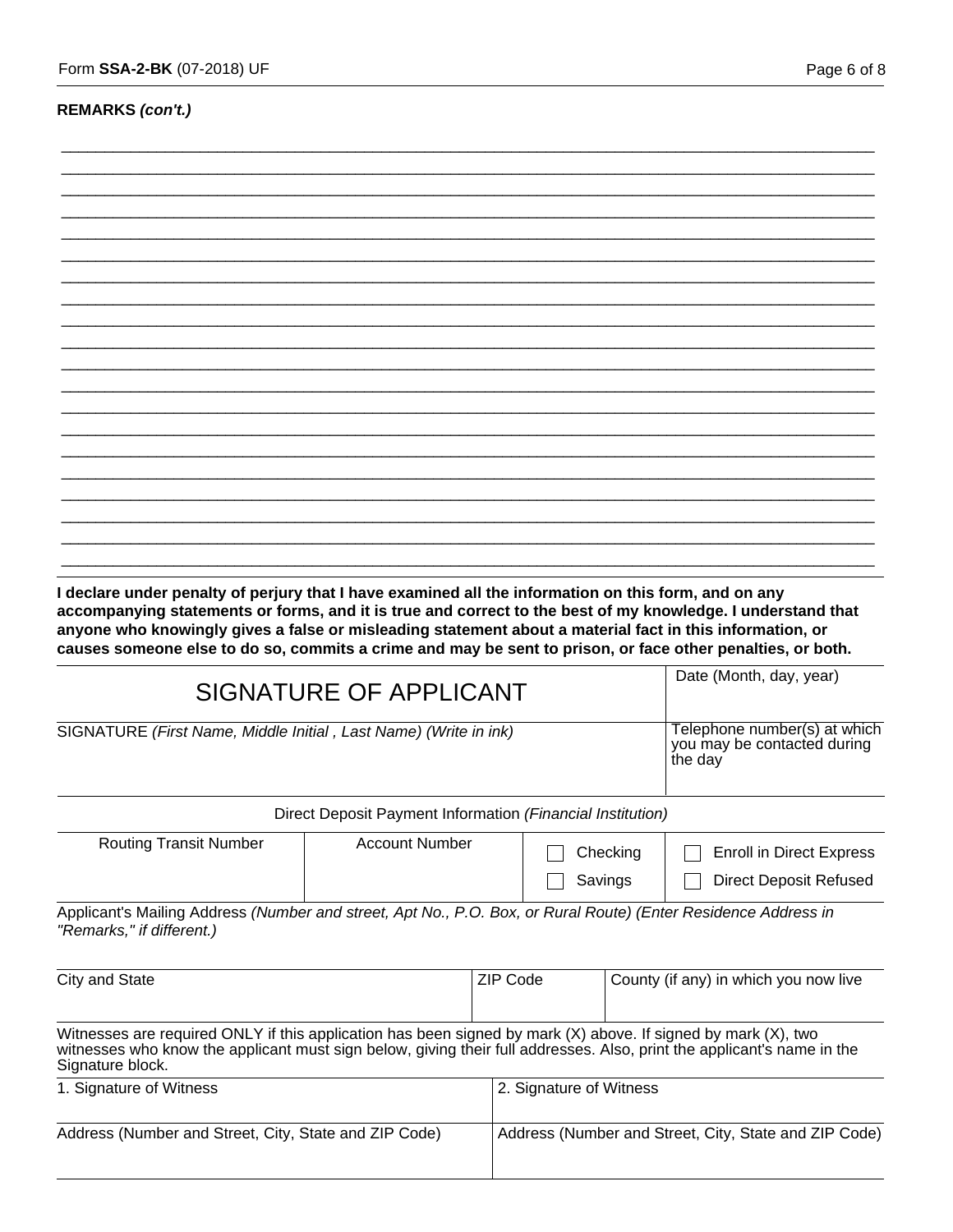#### **CLAIMANT RECEIPT FOR YOUR CLAIM FOR SOCIAL SECURITY WIFE'S OR HUSBAND'S INSURANCE BENEFITS** Your application for Social Security benefits has been received and will be processed as quickly as possible. You should hear from us within **coocing** days after you have given us all the information we requested. Some claims may take longer if additional information is needed. In the meantime, if you have a change of address, TELEPHONE NUMBER(S) TO CALL IF YOU HAVE A QUESTION OR SOME-THING TO REPORT DATE CLAIM RECEIVED or if there is some other change that may affect your claim, you - or someone for you - should report the change to the telephone number shown above. The changes to be reported are listed on page 8. Always give us your claim number when writing or telephoning about your claim. If you have any questions about your claim, we will be glad to help you. **WORKER'S SURNAME IF SOCIAL SECURITY NUMBER DIFFERENT FROM CLAIMANT'S BEFORE** YOU RECEIVE A NOTICE OF AWARD **AFTER** YOU RECEIVE A NOTICE OF AWARD SSA OFFICE **Collection and Use of Information From Your Application - Privacy Act Notice/Paperwork Reduction Act Notice**

Sections 202, 205, 223 and 1872 of the Social Security Act, as amended, allow us to collect this information. Furnishing us this information is voluntary. However, failing to provide all or part of the information may prevent an accurate and timely decision on any claim filed.

We will use the information to make a determination of eligibility for benefits for you and your dependents. We may also share your information for the following purposes, called routine uses:

- 1. To any source that has, or is expected to have, information that the Social Security Administration (SSA) needs in order to establish or verify a person's eligibility for a certificate of coverage under a Social Security agreement authorized by section 233 of the Social Security Act (Act); and
- 2. To private medical and vocational consultants for use in making preparation for, or evaluation the results of, consultative medical examinations or vocational assessments which they were engaged to perform by SSA or a State agency acting in accord with sections 221 or 1633 of the Act.

In addition, we may share this information in accordance with the Privacy Act and other Federal laws. For example, where authorized, we may use and disclose this information in computer matching programs, in which our records are compared with other records to establish or verify a person's eligibility for Federal benefit programs and for repayment of incorrect or delinquent debts under these programs.

A list of additional routine uses is available in our Privacy Act System of Records Notices (SORNs) 60-0059, entitled Earnings Recording and Self-Employment Income System and 60-0089, entitled Claims Folders Systems. Additional information and a full listing of all our SORNs are available on our website at www.socialsecurity.gov/foia/bluebook.

**Paperwork Reduction Act Statement** - This information collection meets the requirements of 44 U.S.C. § 3507, as amended by section 2 of the Paperwork Reduction Act of 1995. You do not need to answer these questions unless we display a valid Office of Management and Budget control number. We estimate that it will take about 11 minutes to read the instructions, gather the facts, and answer the questions. **SEND OR BRING THE COMPLETED FORM TO YOUR LOCAL SOCIAL SECURITY OFFICE. You can find your local Social Security office through SSA's website at www.socialsecurity.gov. Offices are also listed under U.S. Government agencies in your telephone directory or you may call Social Security at 1-800-772-1213 (TTY 1-800-325-0778).** *You may send comments on our time estimate above to: SSA, 6401 Security Blvd, Baltimore, MD 21235-6401. Send only comments relating to our time estimate to this address, not the completed form.*